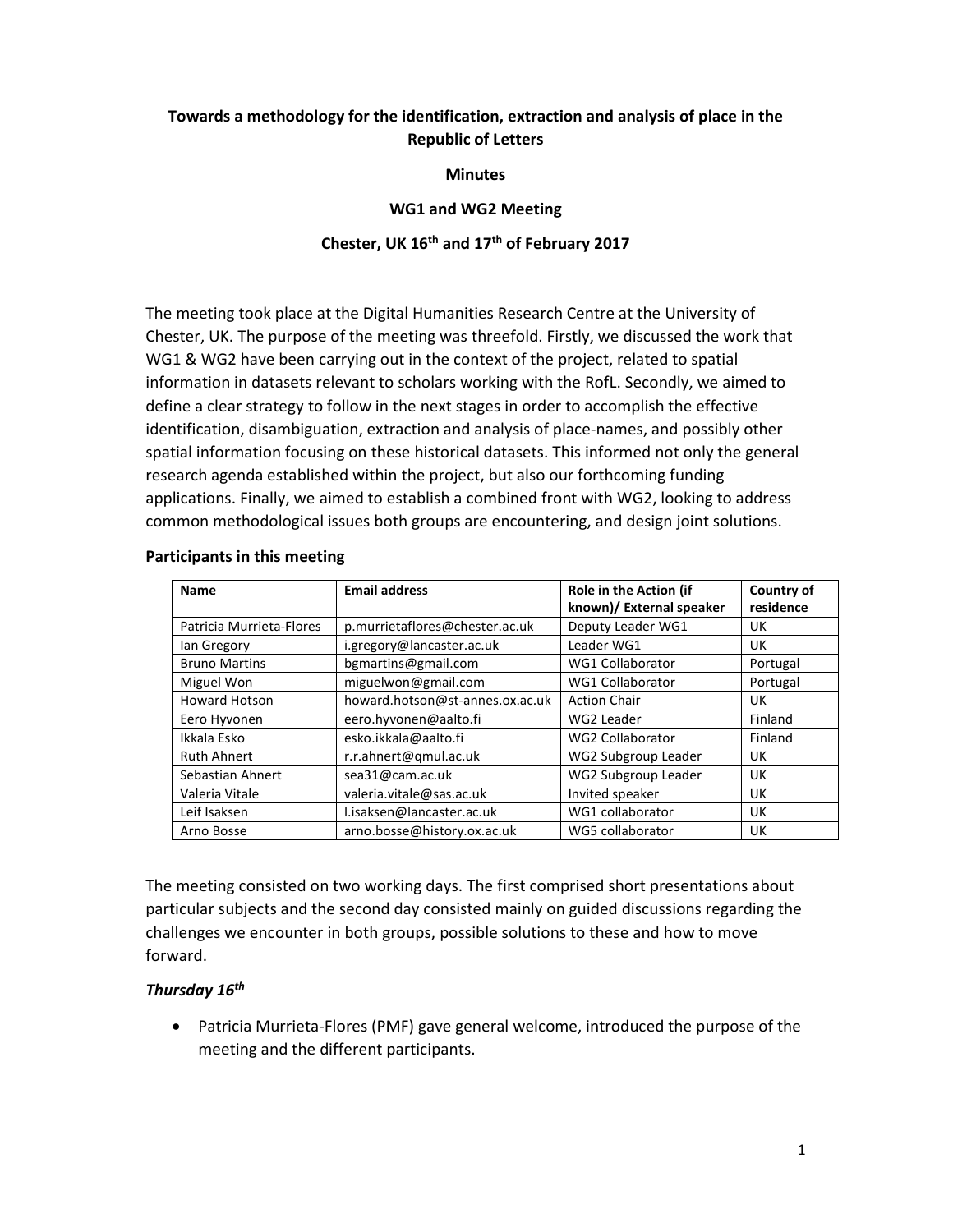- Ian Gregory (IG) gave a presentation on the work that WG1 has been carrying out in the context of the RofL, particularly the research done in collaboration with Ruth Whelan.
- Bruno Martins (BM) gave a presentation of the state of the art on NLP and GIR for textual documents.
- Miguel Won (MW) presented the results of the STSM carried out at Chester.
- Valeria Vitale (VV) gave a presentation on the Pelagios Project, introducing the tool 'Recogito' and the work they have been doing with communities.
- Ruth (RA) and Sebastian Ahnert (SA) gave a presentation on their work related to their tool for cleaning datasets and network analysis.
- Eero Hyvonen (EH) and Ikkala Esko (IE) presented the tools they have developed on ontology services and maps.
- At the end of the day PMF lead a general discussion on problems related to the identification, disambiguation, extraction and annotation of named identities.

# *Friday 17th*

## **Discussion**

Multiple problems were identified. Some of them are related to (1) place-name identification; and others are related to (2) geographic disambiguation. Both are related to NER, but also to Gazetteers because NER pulls from lists of place-names for identification and geographic disambiguation relies on them for putting coordinates to them.

- Issues related to all datasets:
	- o Proper transliteration or translation
	- o Cleaning the datasets//automatization techniques// establishment of pipelines
	- o Access to metadata and digitised collections
	- o Access to gold standard collections annotated so we can do comparisons
- Issues related to place-name identification include:
	- o Spelling variations/ Early vs. Modern English
	- o Use of different languages in one source
	- o Abbreviations
	- o Changes in names
	- o Disappearance of place-name
	- o Distinction between places that can be identified through coordinates and places that might be more ambiguous. For instance, Great Britain vs. London or an actual address.
- Issues related to geographic disambiguation include:
	- o The use of an adequate gazetteer
	- o Scope and scale of the gazetteer
	- o Disappearance of place-name
- Issues related to standardisation and working together
	- o An historical-gazetteer e.g. Early modern
	- o Annotation Models? Should we aiming to use one data model?
	- o How can we go from the data we are producing in terms of NER and integrate them in Linked DATA?
	- o Could we connect EMLOD data annotator with Recogito info?